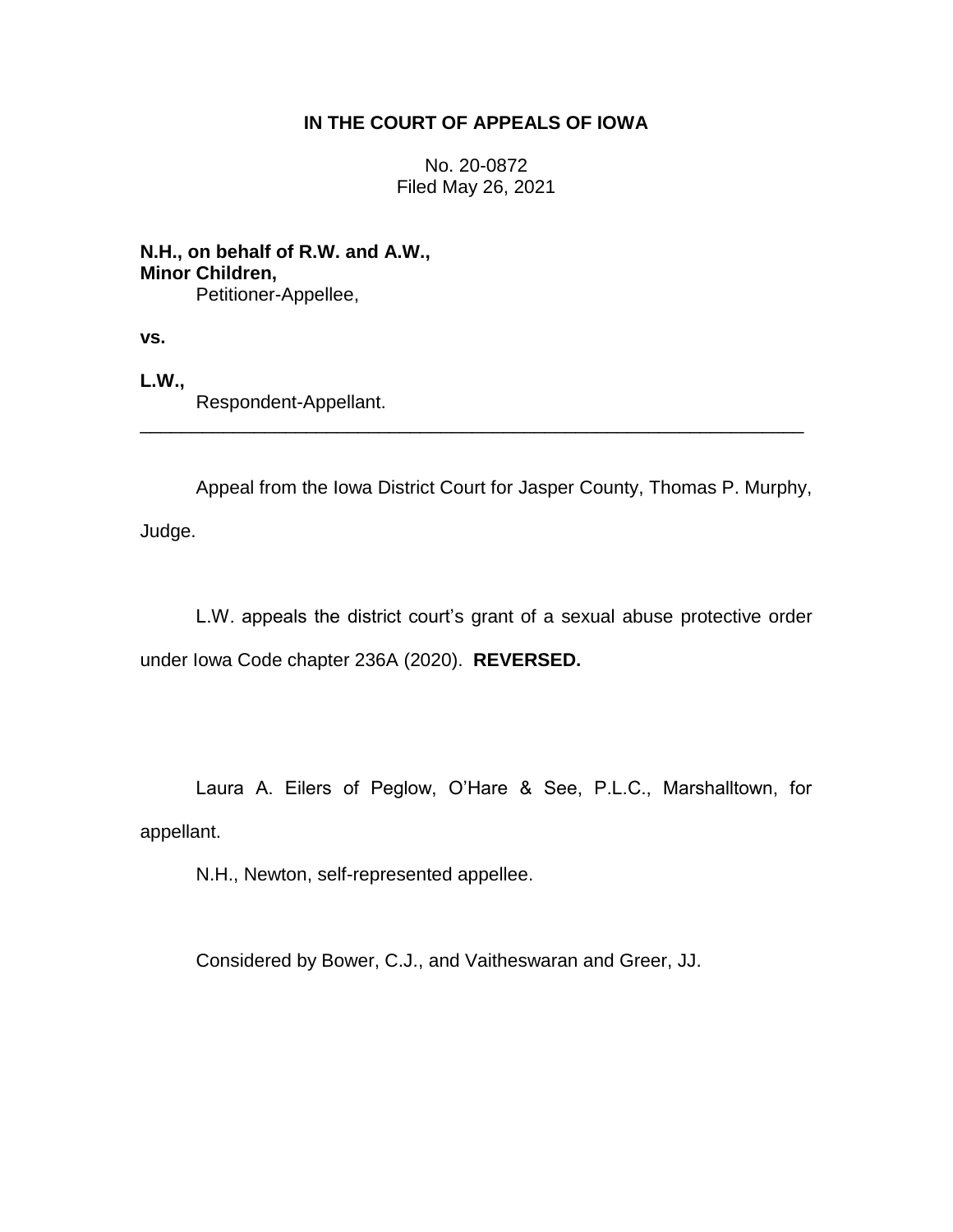## **GREER, Judge.**

 $\overline{a}$ 

This matter involves the grant of a sexual abuse protective order based on an allegation that L.W. sexually abused his minor relative, R.W. In May 2020, R.W.'s mother, N.H., petitioned for, and the district court granted, a final sexual abuse protective order providing "[L.W.] is restrained from committing further acts of sexual abuse or threats of sexual abuse. [L.W.] is restrained from any contact with the Petitioner/Protected Party."<sup>1</sup> Shortly after filing the petition, N.H. filed two child protective services child-abuse assessment summaries (CPS summaries). One CPS summary was from 2016, which confirmed a sexual abuse allegation against L.W. as founded. The other, a 2020 CPS summary, related to an Iowa Department of Human Services (DHS) investigation of R.W.'s father for denial of critical care by failing to provide proper supervision resulting from allegations the father allowed R.W. to be around L.W. The 2020 investigation and CPS summary concluded the allegation was not confirmed because the father had no knowledge of the 2016 confirmed finding of abuse.

Citing several theories, L.W. appeals. He claims prejudice by the district court's consideration of the 2016 CPS summary because (1) it did not have authority to access the report and (2) the report was not made part of the record for the court's consideration. L.W. next argues N.H. did not have authority to redisseminate either CPS summary that she filed with the district court. L.W. further claims the finding of sexual abuse was not supported by a preponderance of the

 $1$  R.W. and a minor sibling, A.W., were listed as protected parties in the court's final protective order. A.W. was listed on the petition as a child "whose welfare may be affected by this controversy."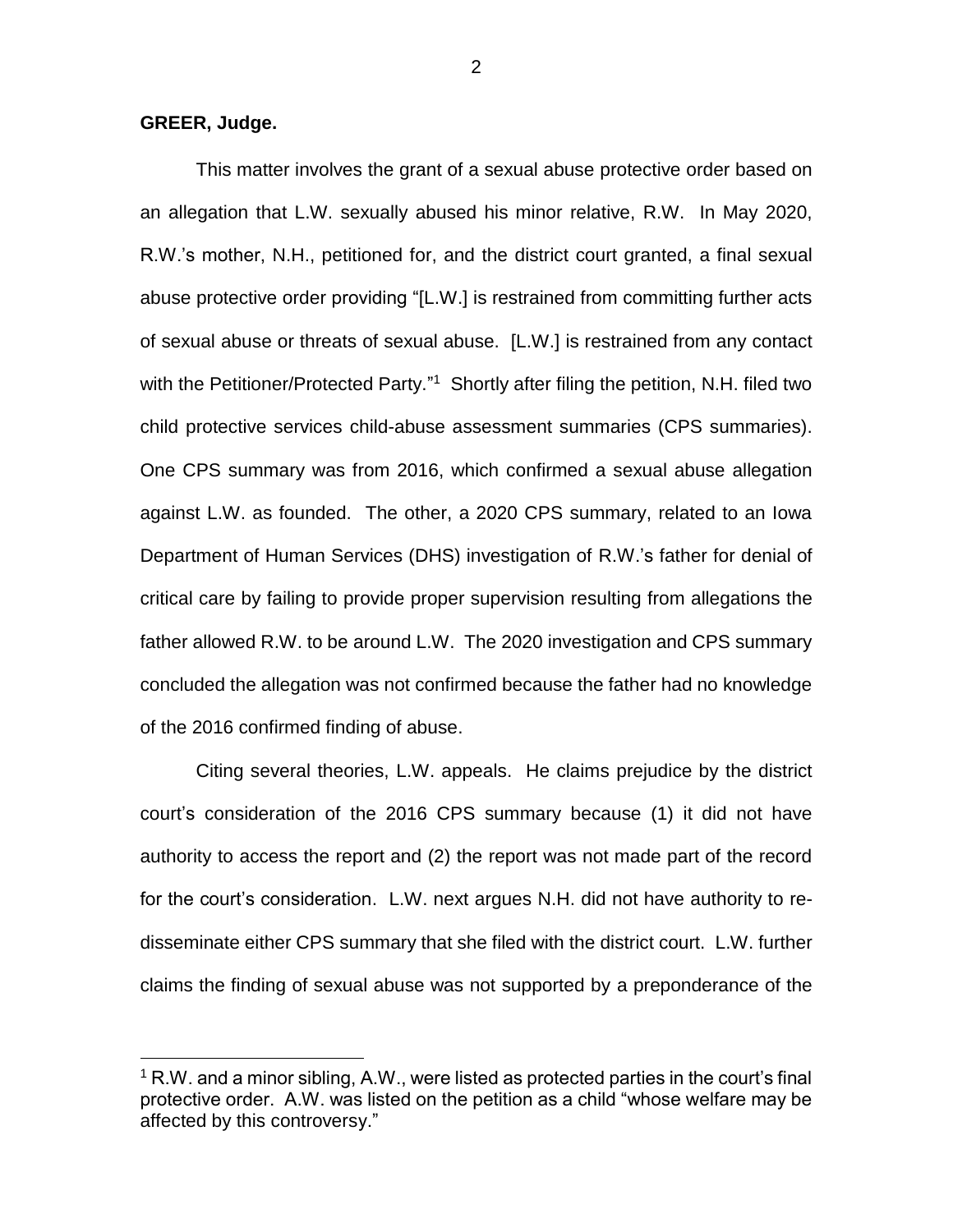evidence, the district court erred in finding L.W. posed a "credible threat" to R.W., and the district court erred in including A.W. in the protective order. Finally, L.W. claims the district court erred in not sua sponte continuing the hearing—which was held virtually—considering the technical difficulties that occurred.

### **I. Facts and earlier proceedings.**

Self-represented N.H. petitioned for relief from sexual abuse on behalf of her minor child, R.W. (born in 2012) in May 2020, pursuant to Iowa Code section 236A.3 (2020). N.H. named L.W., the child's paternal uncle, as the respondent. The district court issued a temporary protective order pending a hearing on the petition. From our review of the record, we glean that there was a 2016 allegation L.W. sexually abused R.W. Each party here represented the DHS report was founded but that L.W. received no notice of that nor was he given the opportunity to dispute the finding. No criminal charges were ever filed against L.W., and there were disputed allegations about a different perpetrator of abuse against R.W.

Turning now to March 2020, DHS began investigating a claim that R.W.'s father was allowing L.W. to be around R.W. It was confirmed L.W. had been temporarily residing in his grandparents' home with R.W. After N.H. got DHS involved, L.W. moved out of the grandparents' home, but N.H. brought this present action to keep L.W. from having any further contact with R.W.

L.W. thought the 2016 sexual abuse allegation was "dropped," although he never received any notice from DHS that the 2016 case had been closed. There were no new allegations of sexual abuse against L.W. since the 2016 investigation.

3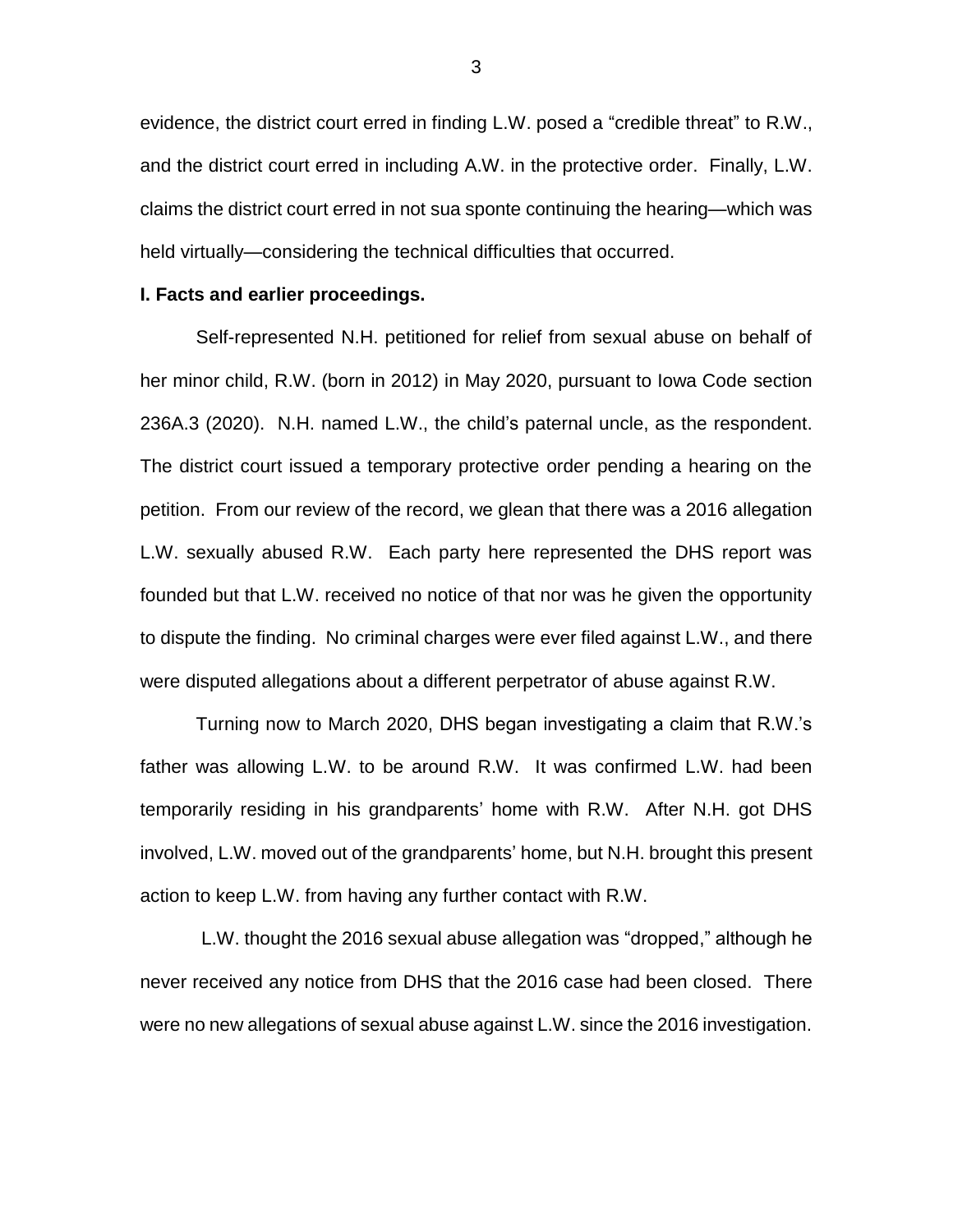A hearing on N.H.'s petition was scheduled for late May 2020, and it was conducted by video conference through GoToMeeting<sup>2</sup> due to the COVID-19 public health emergency. N.H. appeared telephonically and was not represented by counsel. L.W. appeared by video with counsel. The district court asked L.W. at the outset whether he consented to the audio and video virtual format of the hearing, and he agreed. However, at multiple points throughout the hearing there were audio disruptions that made it difficult for the parties to hear each other. At no point did anyone ask the court to end the hearing or continue it due to the technological issues.

L.W. moved to dismiss the petition shortly after the hearing began. His counsel argued

The allegations of the sexual abuse were in 2016; and it was investigated by the [DHS]. It was my client's understanding that it was being dismissed; it wasn't. It wasn't appealed but it was investigated by law enforcement. No charges were filed. Nothing happened since 2016 until this year when he moved in. [J.W.<sup>3</sup>] lived with his mother; and the two children [J.W.] has primary care of . . . and [L.W.] moved in for two weeks because he was involved in an accident and had a concussion issue. He's not living there any longer.

[DHS] became involved just because of the *founded* abuse; and when that was noted—known by [J.W.], [L.W.] left the residence immediately. And so we don't think it's timely. These allegations are 2016. We don't think [L.W. is] an appropriate person for a 236 action, in that he's not a resident of the party; it's not like a—allegations of one of the parents here or another child or someone living in the home.

And so that goes for our motion to dismiss. We don't think it's an appropriate 236 action. And then when we get to the merits of

 $2$  GoToMeeting is a videoconferencing program.

<sup>3</sup> J.W. is the children's father.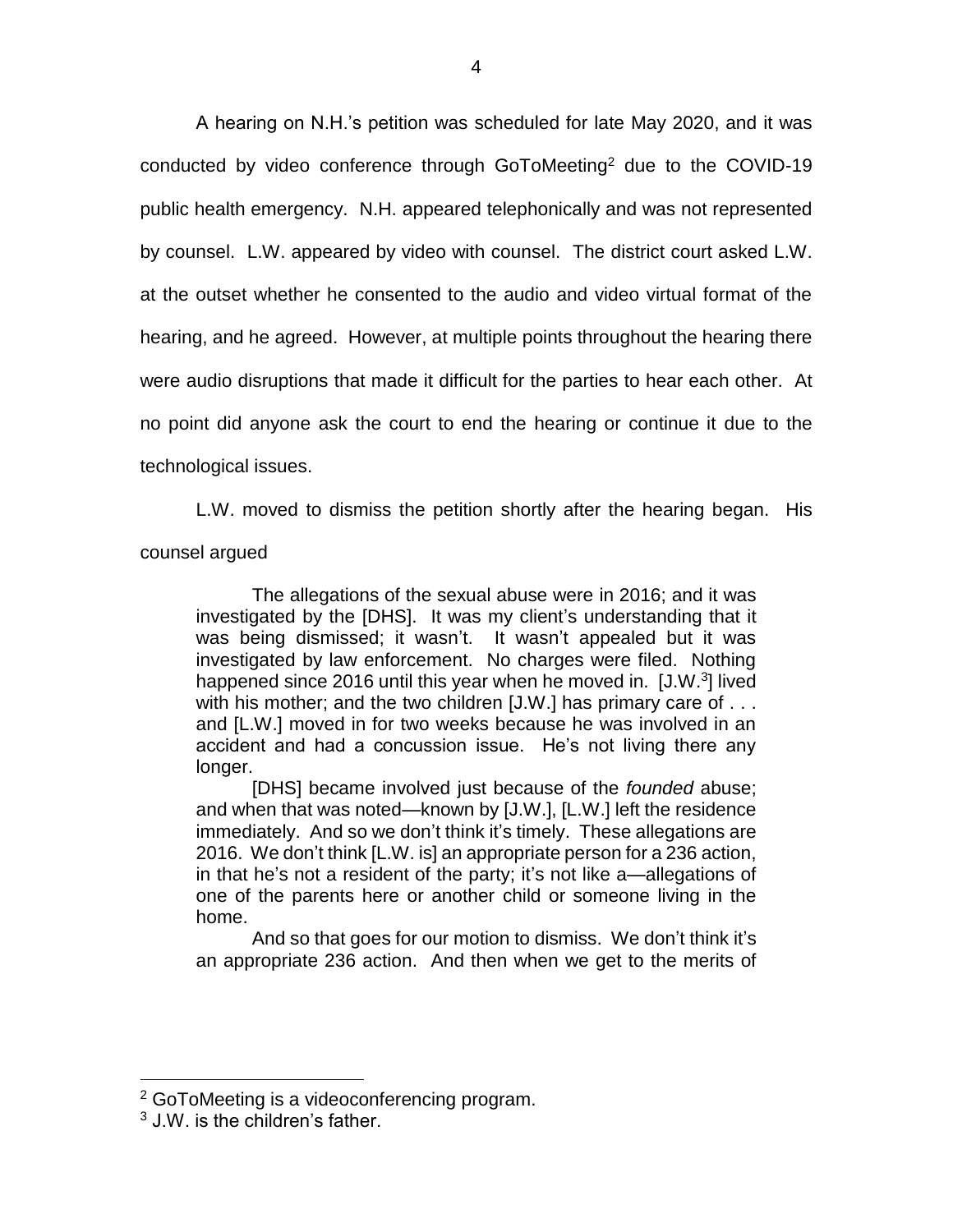the case, our position is that there's no basis for a no-contact order based on the evidence that the court would hear.

(Emphasis added.)

 $\overline{a}$ 

Next, N.H. presented her evidence and testified. She started by agreeing with L.W.'s counsel that "there is a case in 2016 of a founded sexual abuse in the second degree by [L.W.]." No other details of the 2016 DHS investigation were proffered. She voiced concern once L.W. moved into the paternal grandparents' home where R.W. resided with his father. N.H. became upset upon learning L.W. spent time alone with R.W. when he took him to get a haircut. In late February 2020, she confronted L.W.'s father with her concerns. N.H. said the father did not want to believe the allegations and resisted her pleas to get L.W. out of the house because L.W. was struggling financially.<sup>4</sup> N.H. then contacted DHS, prompting the denial-of-critical-care investigation that was ultimately unfounded.<sup>5</sup> According to N.H., it was not until DHS got involved that L.W. left the grandparents' home and ceased all contact with R.W.

After the mother's evidence, L.W. moved for a directed verdict, presenting similar arguments he made in his motion to dismiss.

I don't think that there is [a] showing by the testimony heard today that there was any sexual abuse by  $[L.W.] \ldots$ .

. . . [T]here is no showing that [L.W.] is a family or household member; and that it's stale based on the timing of the allegations.

<sup>4</sup> N.H.'s paramour offered brief testimony corroborating her testimony that R.W.'s father did not seem concerned about the sexual abuse allegation or L.W. being around R.W.

<sup>&</sup>lt;sup>5</sup> N.H. also testified that DHS advised her to file the petition for a protective order that is before us in this appeal.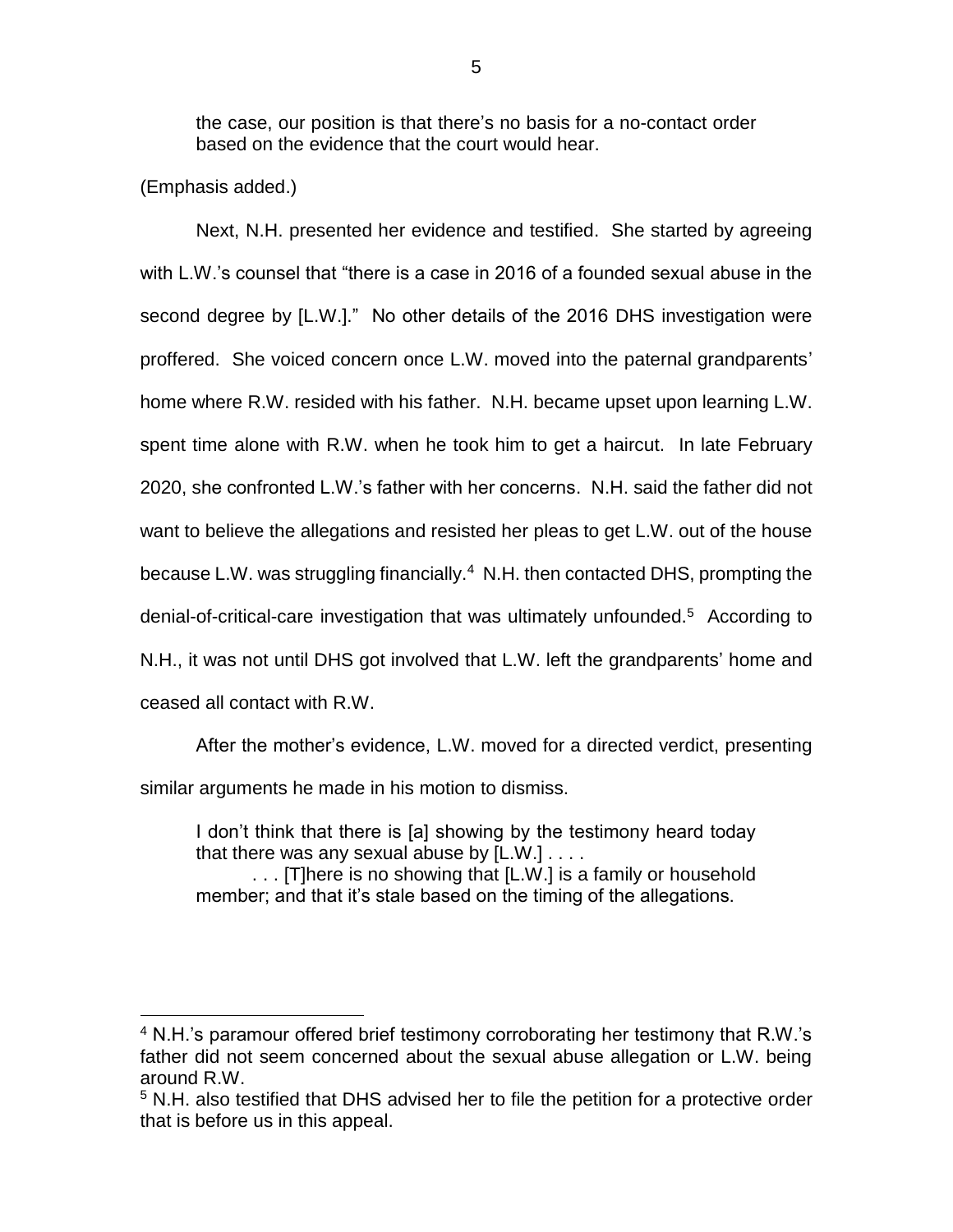The district court took the motion for directed verdict under advisement but wanted to hear from L.W. L.W. attempted to testify on his own behalf but technical issues hampered the presentation. L.W.'s counsel then offered a "professional statement" to the court in lieu of L.W.'s testimony:

Your Honor, there has been no—this was investigated by law enforcement and there were no criminal charges filed against my client. Because of that (Audio disruption)—do not believe that there would be any restriction from him being there; and I don't think that *DHS's finding* necessarily says he can't have contact with [R.W.], but there is just a *finding by DHS*. When my client . . . when he had contacted me regarding this matter, he was instructed to get [L.W.] out of there; and [L.W.] left the house.

We don't have any additional statements in that regard, other than I think [L.W.] would also tell the court that the initial allegations were against the boyfriend of [N.H.] . . . and then later they became against [L.W.].

(Emphasis added.) The court then concluded the hearing and issued a final sexual abuse protective order later that day, finding by a preponderance of the evidence that L.W. committed a sexual abuse against R.W. and presented a credible threat to R.W.'s and A.W.'s physical safety. In the final order, the court stated it "considered the admissible testimony of the parties . . . . It is undisputed that in 2016 a report of sexual abuse was confirmed. The [CPS] SUMMARY, while not admitted, is in the court file and is consistent with testimony and arguments." L.W. appeals from the order.

# **II. Standard of Review and Error Preservation.**

The question of which standard of review to apply requires we visit the trial transcript. Actions brought under Iowa Code chapter 236A are tried either in equity or as an action at law. *A.N. v. J.G.*, No. 19-0634, 2020 WL 2061881, at \*2 (Iowa Ct. App. Apr. 29, 2020) (looking to cases interpreting chapter 236—which is similar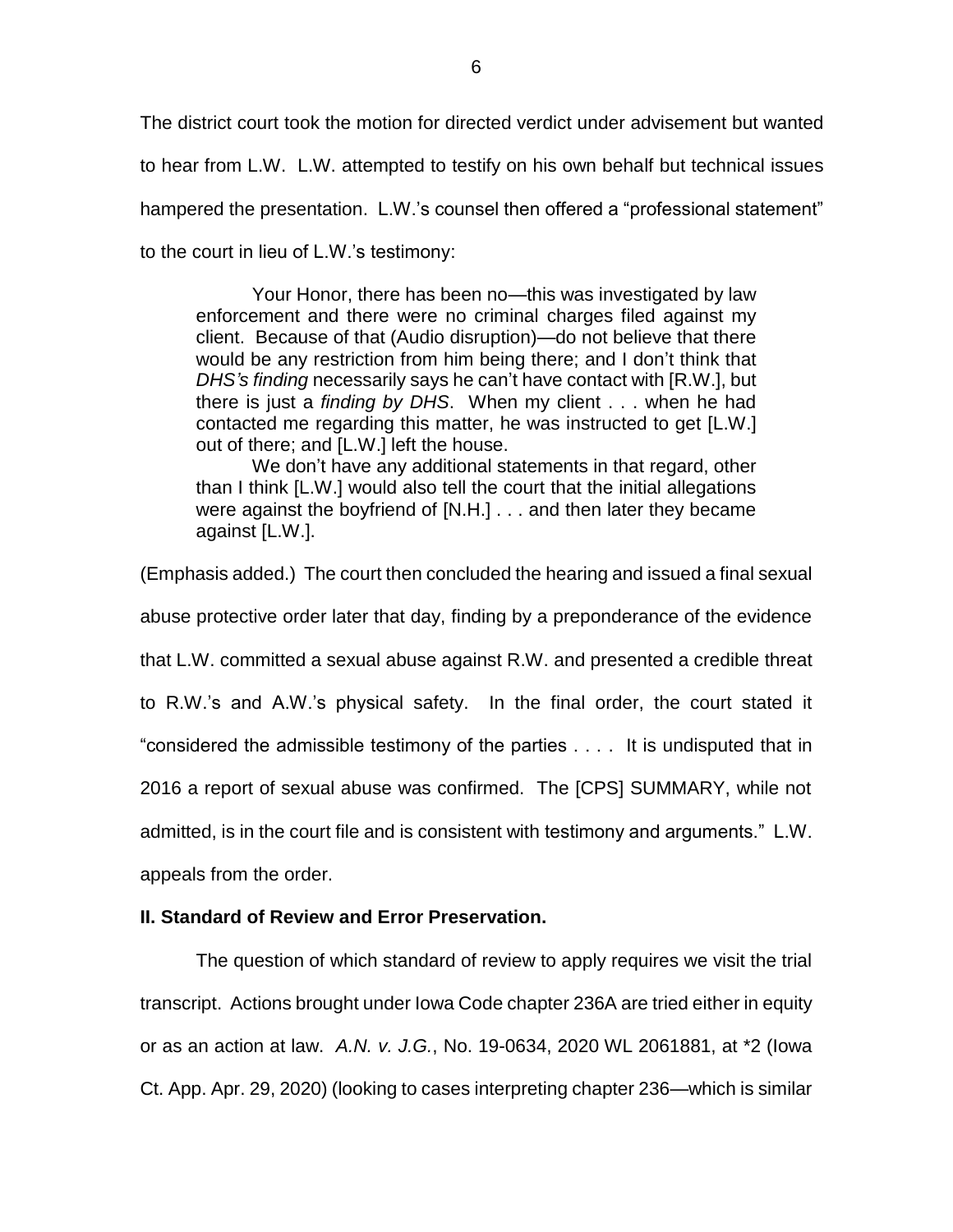in organization, language, and scope to chapter 236A—for guidance on standard of review for chapter 236A actions). If tried in equity, our standard of review is de novo. *T.D. v. J.P.*, No. 19-0607, 2020 WL 1548516, at \*2 (Iowa Ct. App. Apr. 1, 2020). If tried as an action at law, the district court's findings are binding if supported by substantial evidence. *Bacon v. Bacon*, 567 N.W.2d 414, 417 (Iowa 1997) (holding an action under chapter 236 in which the district court ruled on objections as they were made is an action at law, and the district court's rulings are binding if supported by substantial evidence). We agree with L.W. that the district court tried this action in equity, although not explicitly stating so.<sup>6</sup> Therefore our review is de novo. *T.D.*, 2020 WL 2061881, at \*2.

L.W. moved to dismiss N.H.'s petition at the outset of the hearing and later moved for a directed verdict. He argued the allegations were stale and asserted there was insufficient evidence for N.H. to prove sexual abuse occurred. Further, L.W. claimed he was not an "appropriate person for a 236 action" and disputed N.H.'s request for a no-contact order. Therefore, we find error was preserved as to L.W.'s sufficiency-of-the-evidence claim.

As to L.W.'s claim that the district court erred in not continuing the virtual hearing sua sponte, it is not preserved for our review. The district court asked L.W. at the outset whether he consented to the audio and video virtual format of the hearing; he agreed. At no point did L.W. ask the court to suspend the hearing or

<sup>&</sup>lt;sup>6</sup> Only one objection was made during the hearing; L.W. objected on hearsay grounds to N.H. soliciting her paramour's testimony regarding a conversation with R.W.'s father. The district court replied, "Okay. I will take it subject to the objection and give it the weight I can give it under the rules." In its final order, the district court stated, "The court considered the admissible testimony of the parties and did not consider the objected to hearsay testimony."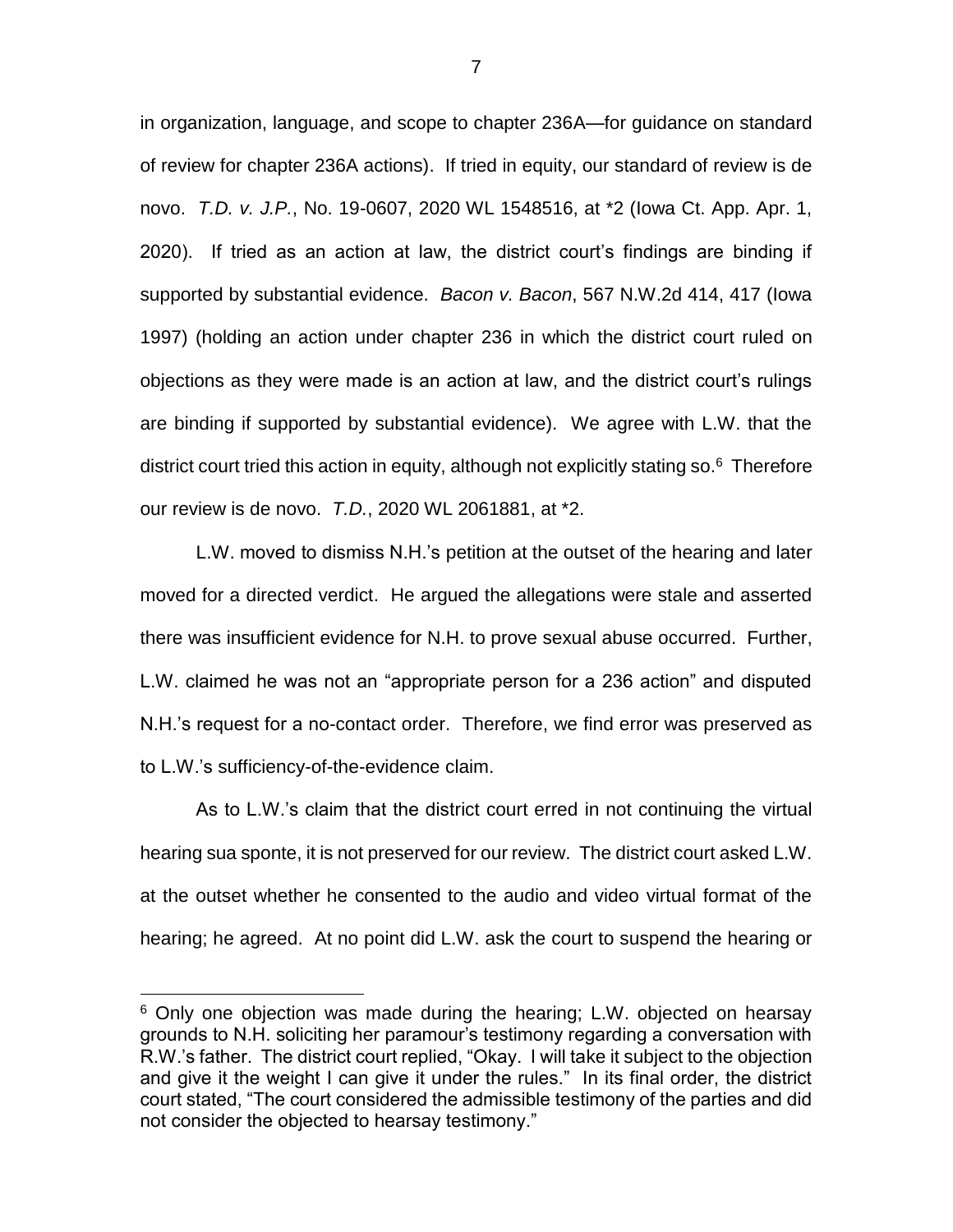continue it due to the technological issues both parties experienced. "Nothing is more basic in the law of appeal and error than the axiom that a party cannot sing a song to us that was not first sung in trial court." *State v. Rutledge*, 600 N.W.2d 324, 325 (Iowa 1999). If L.W. wanted the hearing suspended or continued, he should have raised his concerns with the district court. *See Meier v. Senecaut*, 641 N.W.2d 532, 537 (Iowa 2002) ("It is a fundamental doctrine of appellate review that issues must ordinarily be both raised and decided by the district court before we will decide them on appeal.")

#### **III. Analysis—.**

### **A. Proof of Sexual Abuse and the CPS Summaries.**

To establish a need for relief from sexual abuse, N.H., as the person seeking the protective order, must prove a finding of sexual abuse by "a preponderance of the evidence." Iowa Code § 236A.6(1); *see A.N.*, 2020 WL 2061881, at \*3-4 (concluding the testimony offered substantial support for the sexual abuse finding in a dispute about consent,); *T.D.*, 2020 WL 1548516, at \*2 (affirming grant of sexual abuse protective order where both parties testified and agreed a sex act occurred but disputed whether it was consensual in competing testimony). "A preponderance means the greater weight of the evidence." *T.D.*, 2020 WL 1548516, at \*2. We afford "respectful consideration" to the district court's fact finding and credibility determinations, but we are not bound by them. *Wilker v. Wilker*, 630 N.W.2d 590, 594 (Iowa 2001). L.W. contends N.H. did not meet her burden. He argues not only was there no testimony about any specifics of alleged sexual abuse, but there were no exhibits offered to prove the claim. N.H. filed the two CPS summaries in the court file, but the district court should not have and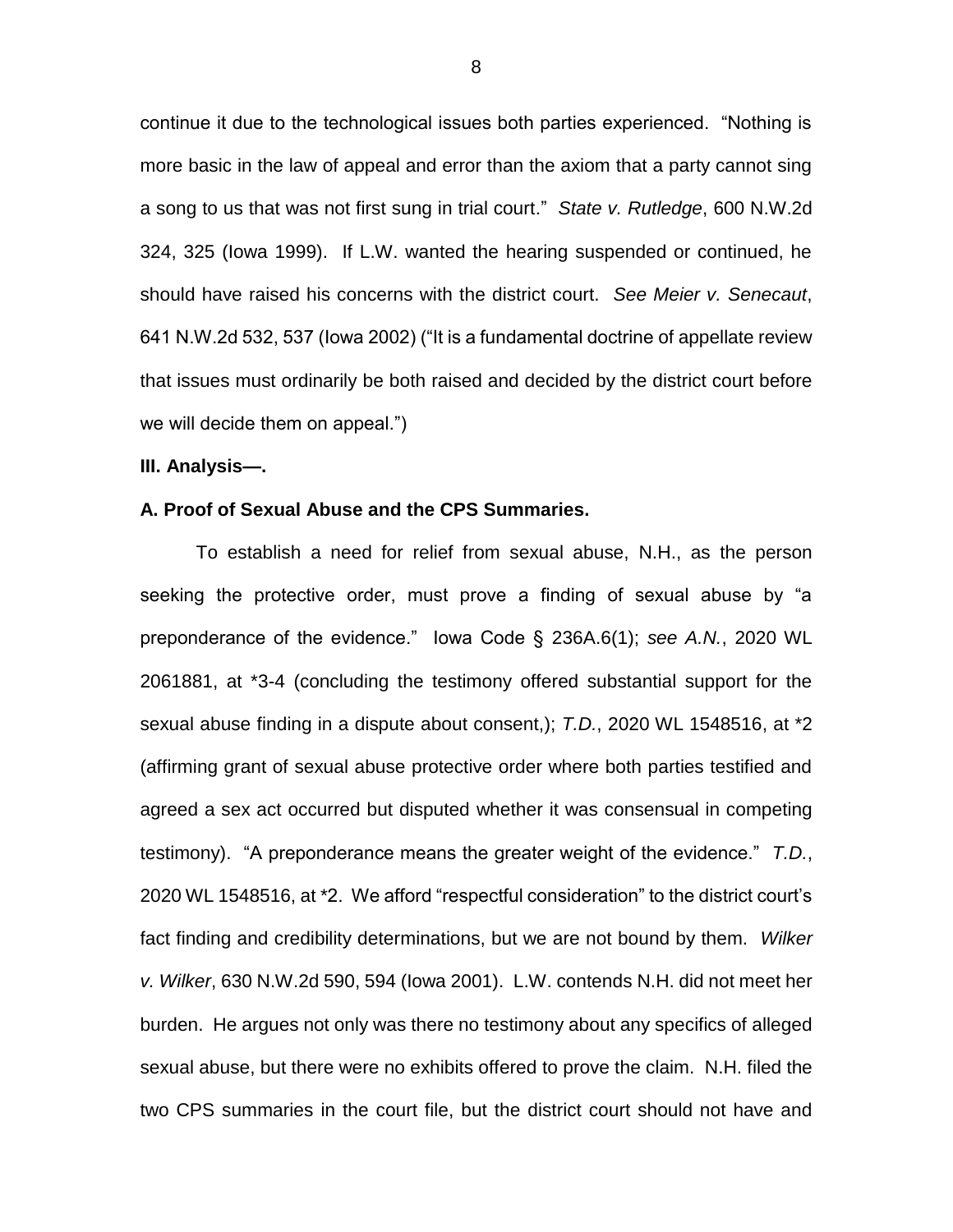could not have considered them for various reasons. Still, the district court found that "[i]t was undisputed that in 2016 a report of sexual abuse was confirmed." And the district court acknowledged, "The [CPS] SUMMARY, while not admitted, is in the court file and is consistent with testimony and arguments."

At this appellate stage, L.W. urges the district court did not have the authority to access the 2016 CPS summary filed by N.H. because it did not make a "finding" it was "necessary for the resolution" of the 236A hearing. *See* Iowa Code § 235A.15(2)(d)(2). "Access" commonly means "to get at, to gain access to."<sup>7</sup> But, the legislature allows the mother access to the CPS summaries. *See id.* § 235A.15(2)(a)(2) (confirming access to report and disposition data "[t]o a parent or to the attorney for the parent of a child named in a report as a victim of abuse"). Thus the district court did not "access" the report but was provided the CPS summaries by the mother in the court file. Even so, to address that contingency, L.W. further maintains that the mother had no authority to disseminate the report. *See id.* § 235A.17. He raises confidentiality concerns promulgated by the childabuse registry. *See id.* § 235A.15(1). Yet all parties to this 236A proceeding were authorized to have the CPS summaries by statute. *See id.* § 235A.15(2)(a)(2), (4) (authorizing access to the parent of a child victim of abuse and the person named in the report as having abused the child). Likewise, the entire file in a 236A sexual abuse case "shall be sealed . . . to protect the privacy interest or safety of any person." *Id.* § 236A.11(3). So L.W.'s argument that the disclosure was prejudicial to him is unclear. L.W. did not move to strike either of the filed CPS summaries at

<sup>7</sup> *Access*, *Merriam-Webster*, https://www.merriam-webster.com/dictionary/access (last visited Apr. 28, 2021).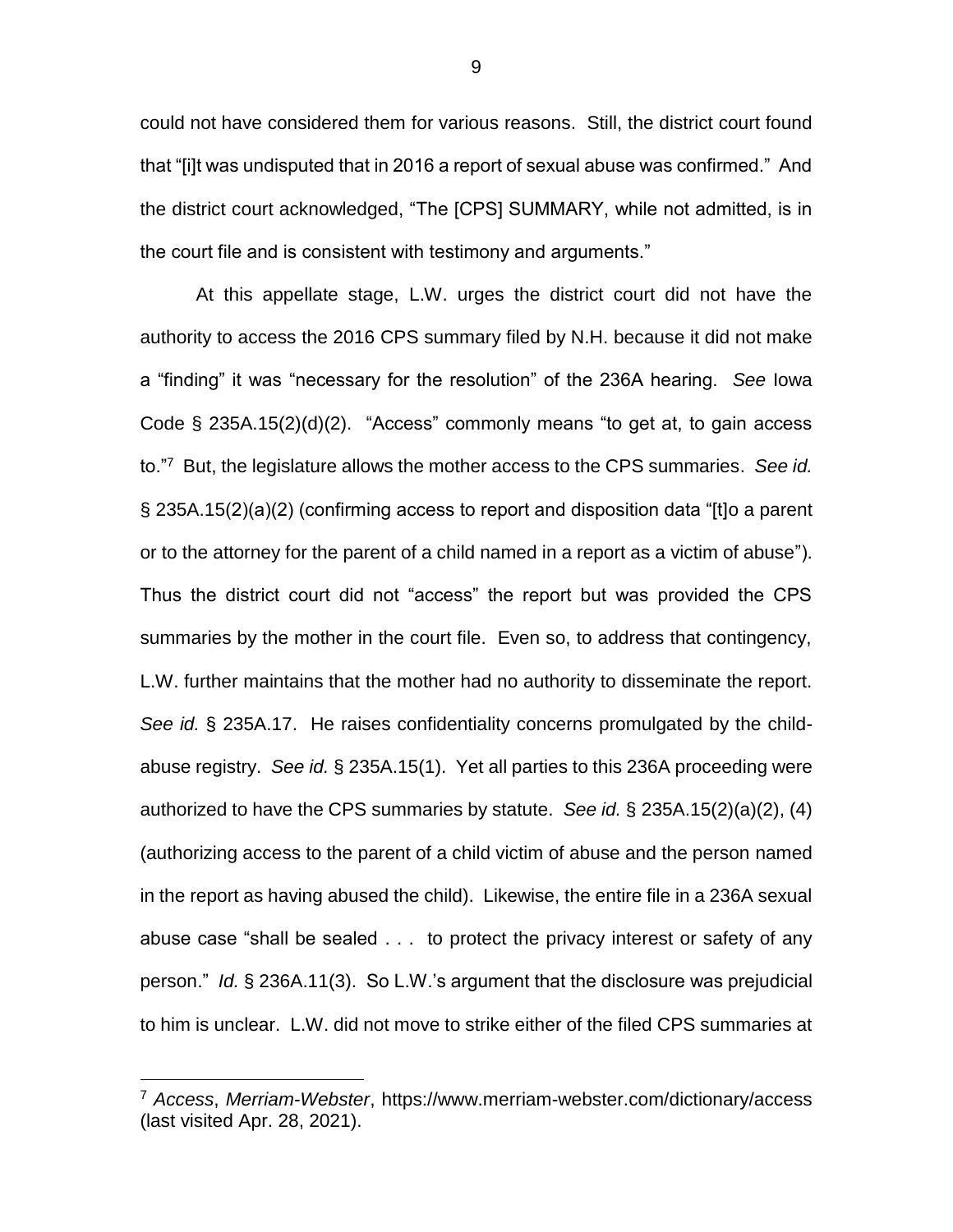the time of the hearing. What is more, none of these arguments about the confidentiality of the CPS reports were raised below or by a motion to reconsider the ruling of the district court after L.W. realized the district court relied upon the filed reports. Therefore, we decline to address the arguments here. *See Meier*, 641 N.W.2d at 537.

Having said that about the CPS reports, we still must decide appellate issues from a review of the record made before the trial court. *See Kliege v. Iowa Emp. Sec. Comm'n,* 206 N.W.2d 123, 126 (Iowa 1973) ("[F]acts not properly presented to the court during the course of trial and not made a part of the record presented in this court . . . will not be considered by this court on review."). And in the trial record, L.W. raised insufficiency of the evidence. Central to L.W.'s argument is the failure of N.H. to admit the CSP summaries as exhibits in the record of the hearing or to testify about any of the 2016 allegations of sexual abuse. "[W]e do not utilize a deferential standard when persons choose to represent themselves." *Hays v. Hays*, 612 N.W.2d 817, 819 (Iowa Ct. App. 2000). The statute required N.H. to prove sexual abuse by "a preponderance of the evidence." *See* Iowa Code § 236A.6(1); *A.N.*, 2020 WL 2061881 at \*3-4. And the statute confirms the proceedings are "held in accordance with the rules of civil procedure, except as otherwise set forth in [chapter 236A] and in chapter 664A." *See McConkey ex rel. B.M. v. Huisman*, No. 18-1399, 2019 WL 3317373, at \*2 (Iowa Ct. App. July 24, 2019) (quoting Iowa Code § 236A.9).

L.W. argues the 2016 CPS summary cannot be used to "prop up" the limited testimony unless it was made an exhibit and offered into the record. Recognizing that self-represented parties might access this Iowa Code chapter for relief, the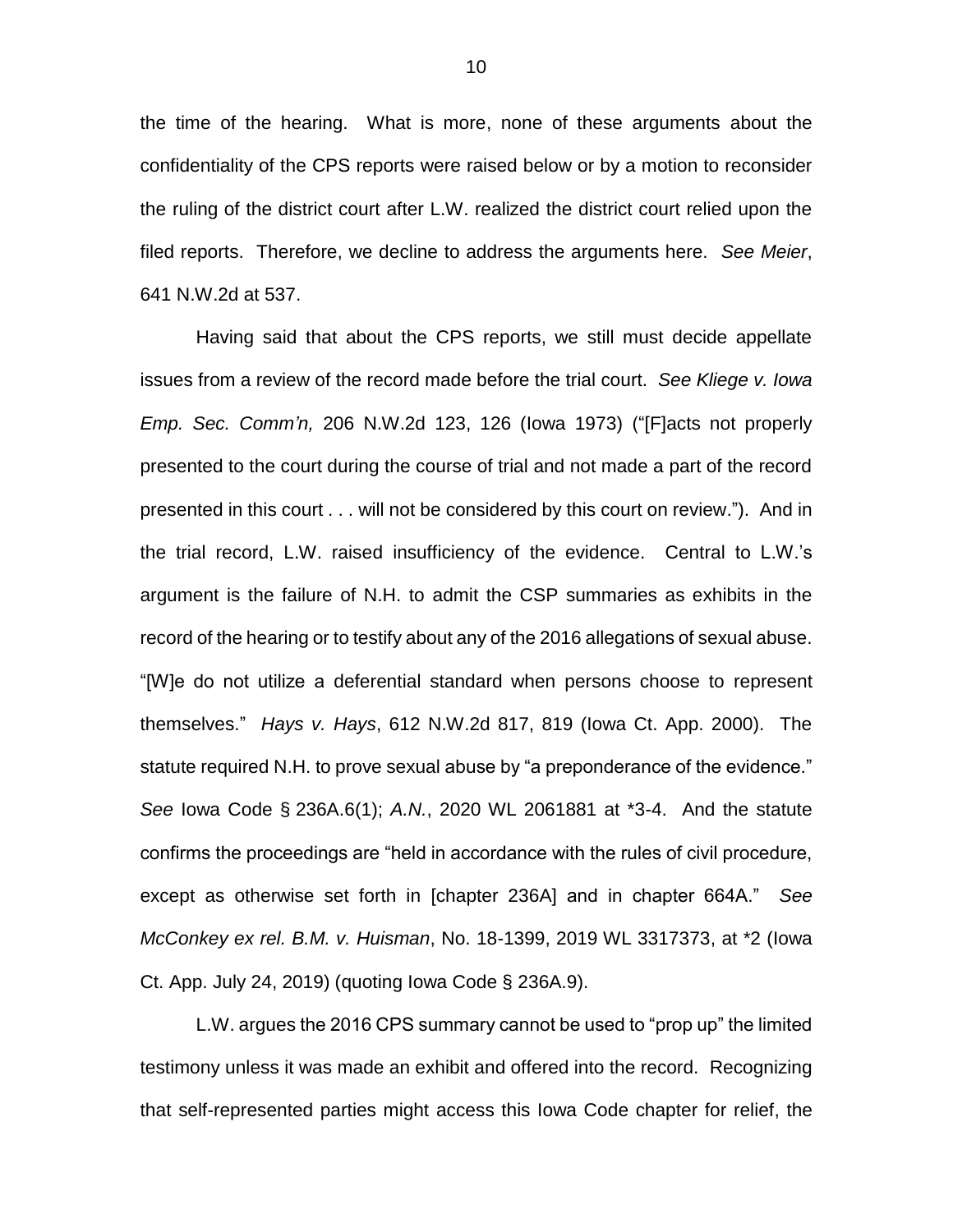language of the statute directs the department of justice to provide standard forms and references the county attorney as a possible resource to assist plaintiffs in this proceeding. *See* Iowa Code §§ 236A.4, 236A.5. N.H. utilized the standard forms but not the assistance of the county attorney during the hearing. Thus, the record on appeal is not a model of trial procedure. Still, on our de novo review, the evidence established that both parties conceded a 2016 founded sexual abuse allegation involving L.W. and R.W.

When L.W. moved to dismiss the petition at the outset of the hearing, he conceded: "[DHS] became involved just because of the *founded abuse*; and when that was noted—known by [J.W.], [L.W.] left the residence immediately." (Emphasis added.) N.H. agreed with that characterization and confirmed generally a "case of a founded sexual abuse in the second degree by L.W." In the motion for directed verdict L.W. pointed out there was no "*showing by the testimony* heard today that there was any sexual abuse by [L.W.] towards [R.W]." (Emphasis added.) That said, L.W. did not directly deny the allegations, nor did he reference or challenge the substance of the 2016 CPS summary, but he did point to the insufficiency of the evidence. At the end of the hearing, L.W.'s counsel offered a "professional statement":

Your Honor, there has been no—this was investigated by law enforcement and there were no criminal charges filed against my client. Because of that (Audio disruption)—do not believe that there would be any restriction from him being there; and I don't think that *DHS's finding* necessarily says he can't have contact with [R.W.], but *there is just a finding by DHS*. When my client . . . contacted me regarding this matter, he was instructed to get [L.W.] out of there; and [L.W.] left the house.

(Emphasis added.)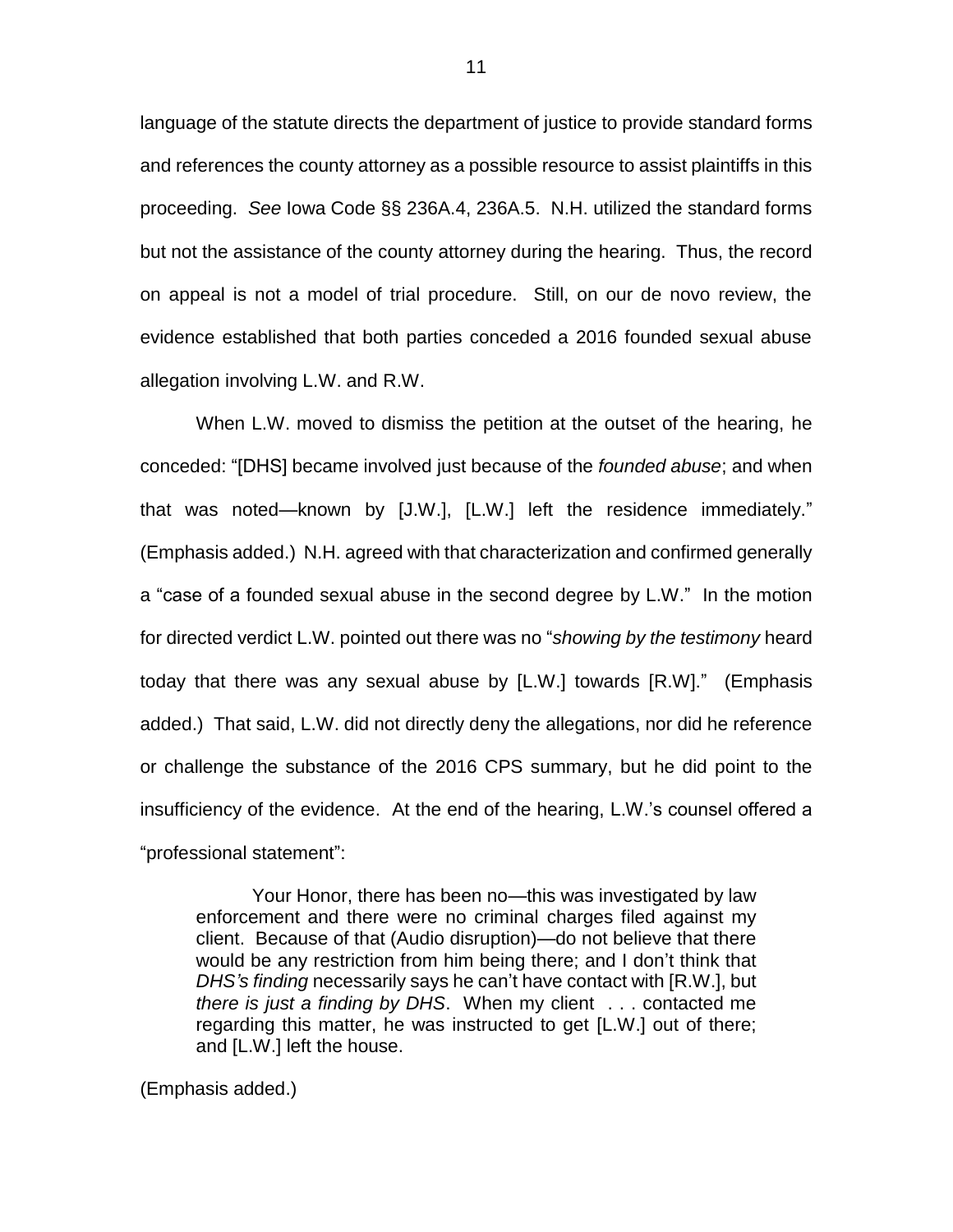Based on the parties' position at trial that a founded 2016 DHS report of sexual abuse existed against L.W., the district court found the report to be undisputed. Because it was part of the court file, the district court noted the 2016 CPS summary, "while not admitted, is in the court file and is consistent with testimony and arguments." But other than each party conceding there was a 2016 founded abuse report no other details were offered. And as an additional concern, until this recent DHS investigation against his brother, L.W. points out he thought the 2016 allegations were dismissed and he was unaware of the founded report so had no ability to dispute the it. *See* Iowa Code § 235A.19 (2016). 8

In the end, the statute is clear about the standard of proof we must apply. Here the evidence available in this record fails to prove the sexual abuse allegations by a preponderance of the evidence. *See M.W. ex rel. B.W. v. J.W.*,

<sup>8</sup> Iowa Code section 235A.19 provides in part:

<sup>(2)</sup> At the time the notice of the results of a child abuse assessment performed in accordance with section 232.71B is issued, the department shall provide notice to a person named in the report as having abused a child of the right to a contested case hearing and shall provide notice to subjects other than the person named in the report as having abused a child of the right to intervene in a contested case proceeding, as provided in subsection 3.

<sup>(3)(</sup>a) A subject of a child abuse report may file with the department within ninety days of the date of the notice of the results of a child abuse assessment performed in accordance with section 232.71B, a written statement to the effect that report data and disposition data referring to the subject is in whole or in part erroneous, and may request a correction of that data or of the findings of the child abuse assessment report.

<sup>(3)(</sup>b) The department shall provide a person named in a child abuse report as having abused a child, who has been adversely affected by a founded child abuse disposition, notwithstanding the placement of the report data in the central registry pursuant to section 232.71D, with an opportunity for a contested case hearing pursuant to chapter 17A to correct the data or the findings, unless the department corrects the data or findings as requested.